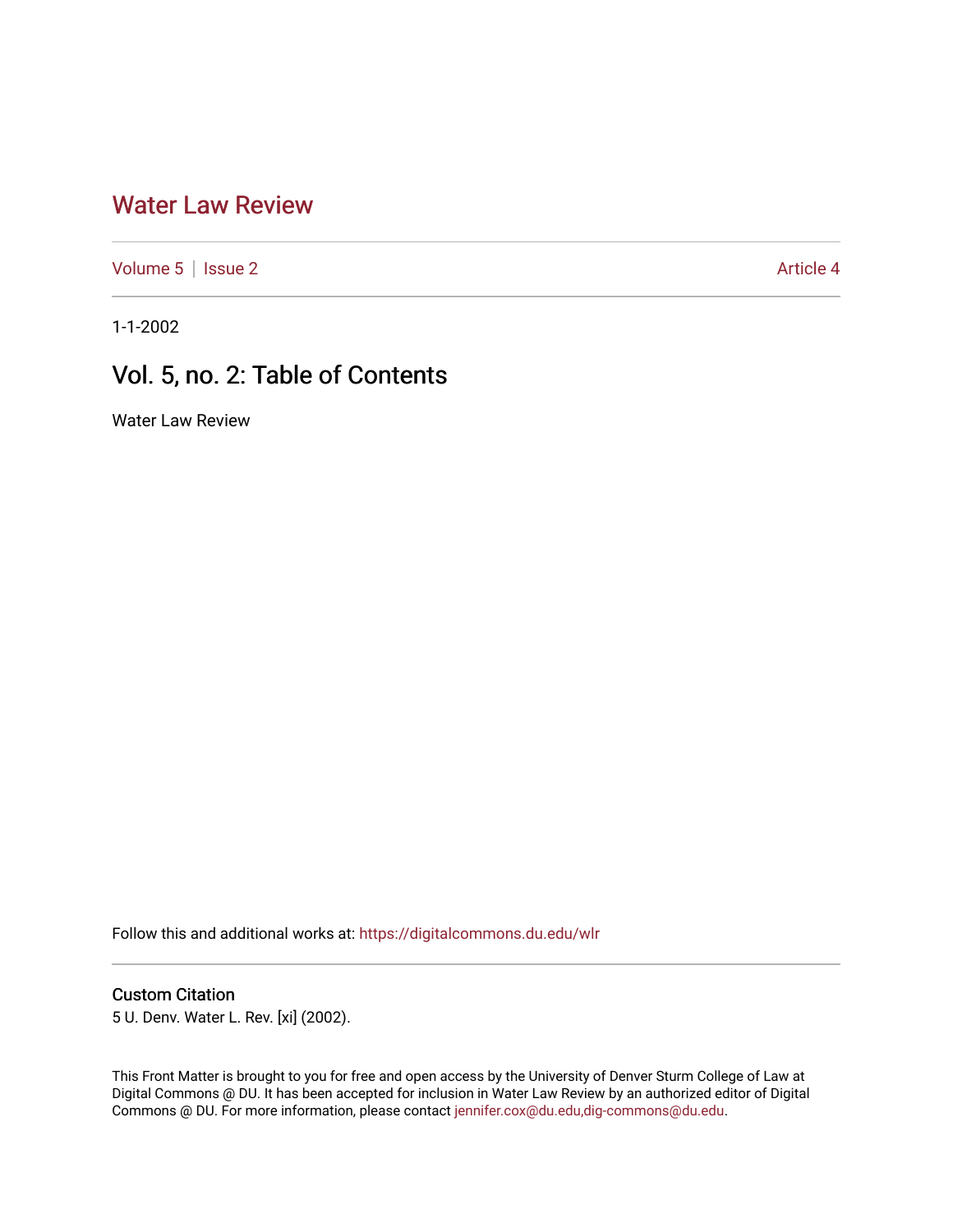## **UNIVERSITY OF DENVER WATER LAW REVIEW**

**VOLUME 5 ISSUE 2 SPRING 2002** 

## **CONTENTS**

#### **ARTICLES**

*WISCONSIN V. EPA: TRIBAL* EMPOWERMENT **AND STATE** POWERLESSNESS UNDER § 518(e) OF THE CLEAN WATER ACT **..............** 323 *Paul M. Drucker*

WATERSHED DOWN?: THE UPS AND DOWNS OF WATERSHED MANAGEMENT IN THE SOUTHWEST ................................................... 395 *Kara Gillon*

AN ENVIRONMENTAL WATER ACCOUNT: THE CALIFORNIA EXPERIEN CE ............................................................................................ 426 AfW. *Brandt*

LEGAL UNDERPINNINGS OF THE RIGHT TO FLOAT THROUGH PRIVATE PROPERTY IN COLORADO: A REPLY TO JOHN HILL .................. 457 *Lori Potter Steven Marlin Kathy Kanda*

#### LITIGATION **UPDATE**

ARIZONA **SUPREME COURT** REJECTS PRACTICABLY IRRIGABLE ACREAGE STANDARD FOR ALLOCATING INDIAN WATER RIGHTS **............ 500** *E. Brendan Shane*

#### **COMMENTARIES**

DO CONSERVATION EASEMENTS AND WATER MIX (IN COLORADO)? **....** 504 *Peter D. Nichols*

"HERE IS A LAND WHERE **LIFE IS** WRITTEN IN WATER": RE-WRITING WESTERN WATER LAW **IN** THE 21ST **CENTURY ....................................... 525** *JeffreyJ. Clayton*

#### **POETRY**

SELECT IONS OF POETRY .................................................................... 545 *Justice Greg Hobbs*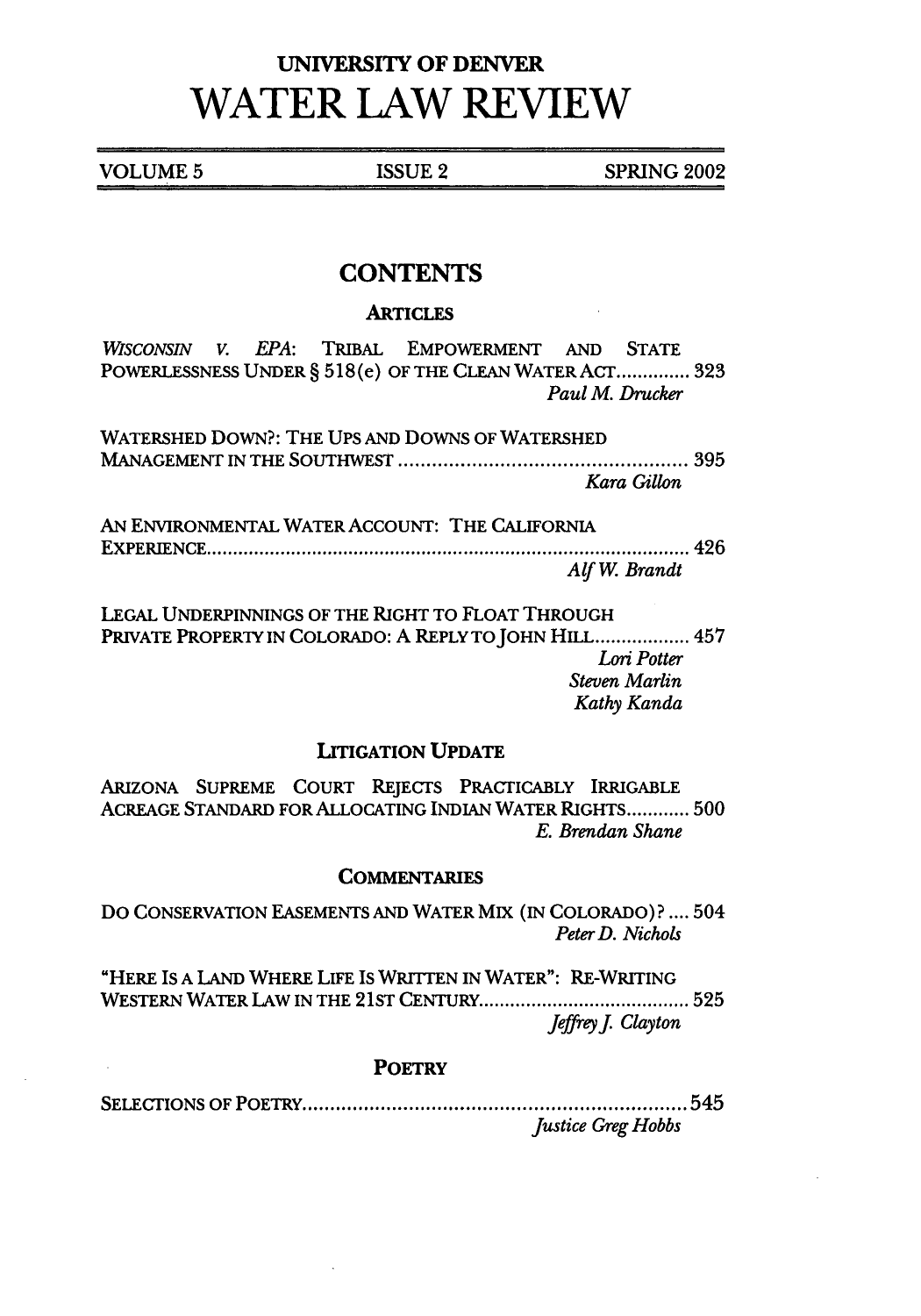#### **BOOK REVIEW**

GREGORY M. SILKENSEN, THE FARMERS' HIGHLINE CANAL AND<br>RESERVOIR COMPANY: A CENTURY OF CHANGE ON CLEAR CREEK ........ 551<br>John M. Dingess

### **BOOK NOTES**

| MARQ DE VILLIERS, WATER: THE FATE OF OUR MOST PRECIOUS                                                      |  |
|-------------------------------------------------------------------------------------------------------------|--|
| G. EMLEN HALL, HIGH AND DRY: THE TEXAS-NEW MEXICO                                                           |  |
| CHAR MILLER, ED., FLUID ARGUMENTS: FIVE CENTURIES OF                                                        |  |
| OREGON TROUT, ED., OREGON SALMON: ESSAYS ON THE STATE OF                                                    |  |
| JEFFERY ROTHFEDER, EVERY DROP FOR SALE: OUR DESPERATE<br>BATTLE OVER WATER IN A WORLD ABOUT TO RUN OUT  565 |  |
| PAUL F. SCODARI, WETLANDS PROTECTION: THE ROLE OF                                                           |  |
|                                                                                                             |  |

## **COURT REPORTS**

|              | 573 |
|--------------|-----|
|              |     |
|              |     |
|              |     |
|              |     |
|              |     |
|              |     |
| <b>NINTH</b> |     |
|              |     |
|              |     |
|              |     |
|              |     |
| ALABAMA.     |     |
| ARIZONA.     |     |
|              |     |
|              |     |
|              |     |
|              |     |
|              |     |
|              |     |
|              |     |

 $\ddot{\phantom{a}}$